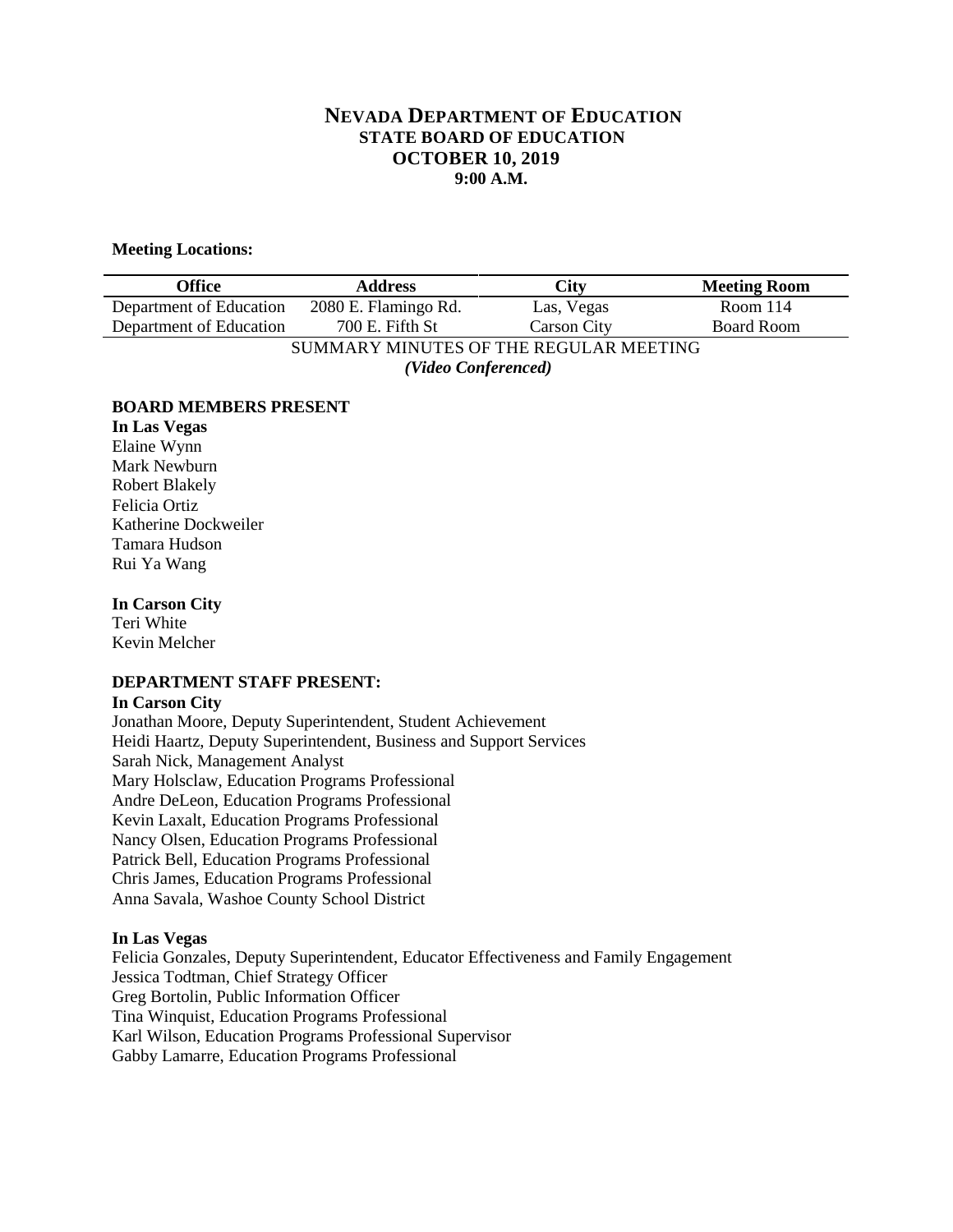# **In Las Vegas**

David Gardner, Deputy Attorney General Alberto Quintero, Education Programs Professional Kristen Whithey, Education Programs Professional Leroy Espinosa, Public Ernie Rambo, Nevada National Board Progessional Learning Institute

# **AUDIENCE IN ATTENDANCE**:

# **In Carson City**

Jean Tierney, Teacher of the Year Candidate Nick Jacques, Carson City Middle School, Teacher of the Year Candidate Charles Lednicky, Washoe County School District Pilar Biller, Teacher of the Year Candidate Carol Gebhardt, Washoe County School District Kimm Rombardo, Northwest Evaluation Association Jordan Hosmer, Policy Analyst, Governor's Office Mary Pierczynski, Nevada Association of School Superintendents Anna Savala, Washoe County School District

# **In Las Vegas**

Erica Etienne, Clark County School District Amy Dockter-Rozar, Clark County School District Jeanine Roser, Washoe County School District Kim Metcalf, University of Las Vegas Jean Linnell, National University Jimmy Lau, Ferrari Public Affairs Alexander Marks, Nevada State Education Association Leroy Espinosa, Public Ernie Rambo, Nevada National Board Professional Learning Institute Tracy Spies, University of Las Vegas Patricia Haddad, Opportunity 180 Meredith Freeman, HOPE 4 Nevada Chris Day, Nevada State Education Association Rebecca Feiden, State Public Charter School Authority Alexandra Dominquez, College Board Tonia Holmes-Sutton, Teach Plus Leonardo Benavides, Clark County School District Brian Rippet, Nevada State Education Association Zane Gray, Sierra Nevada College Brenda Pearson, Clark County Education Association Bill Garis, Clark County Association of School Administrators Monte Bay, National University

# **Call to Order**

The meeting was called to order at 9:00 a.m..

### **Public Comment**

Patricia Haddad, Opportunity 180, said core to their work is celebrating the success of schools that are beating the odds. This year they released the inaugural version of an annual top schools report to highlight schools doing great things for kids who need it most. She thanked superintendent Ebert and her team for providing the data workbook that allowed Opportunity 180 to ensure their data portal and information was timely and accurate. She listed the requirements to be considered a top school. There are three schools in Nevada that met the criteria and she congratulated Nevada Prep Middle School, Mater Academy Mt. Vista Middle school and Reuben Diaz Elementary School for their commitment to great outcomes for kids. Also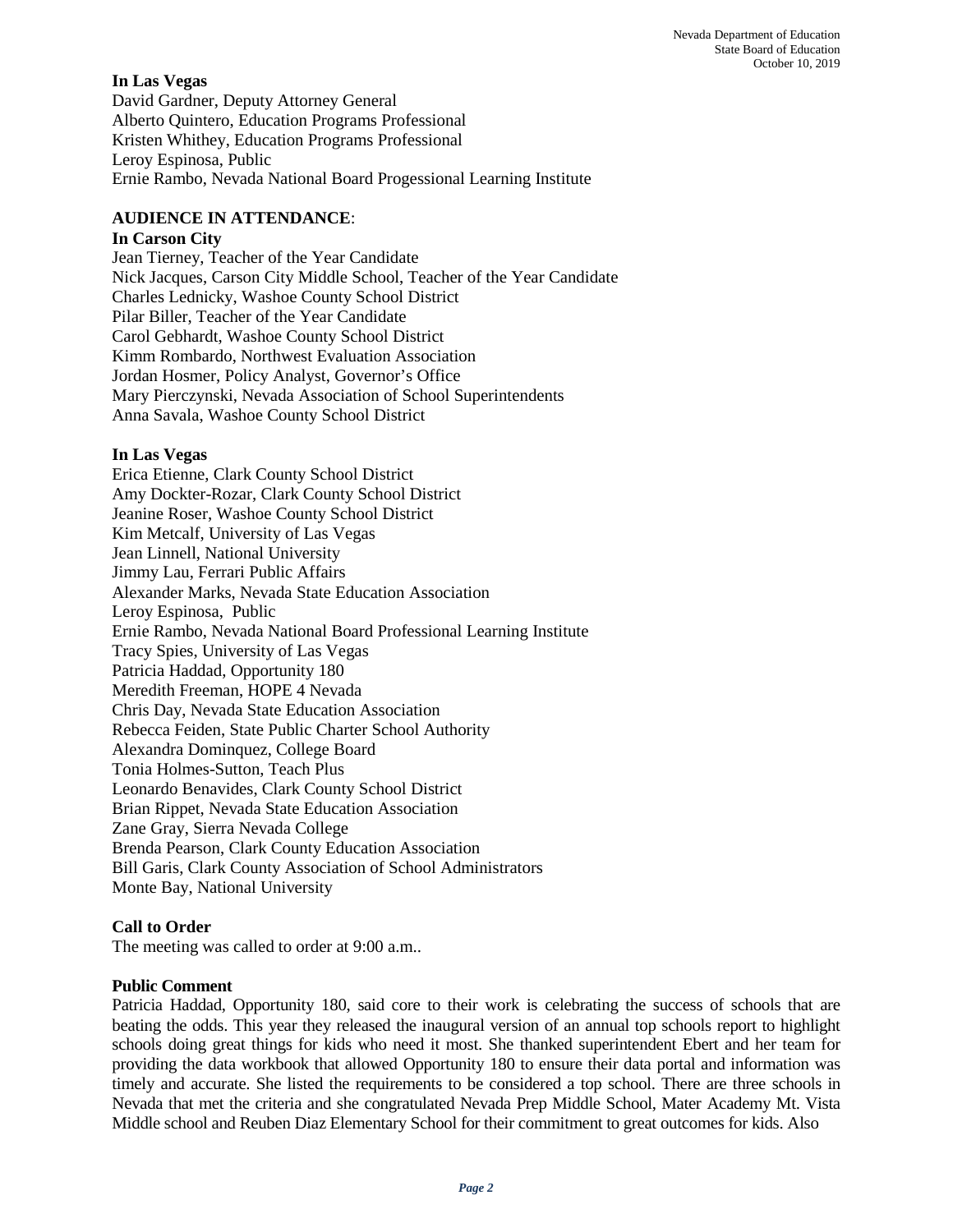highlighted was Fay Herron Elementary, Lewis Rowe Elementary and Helen M. Smith Elementary as schools to watch. The report can be found at:<http://greatschoolsallkids.org/>

Chris Daly, Nevada State Education Association (NSEA), said that NSEA was the primary mover of the original AB 462, the legislation that the State Public Charter School Authority (SPCSA) will be discussing today. When AB 462 was originally introduced it put a moratorium on new charter schools until the process could be completed. The Legislature amended the bill and abandoned that part of the legislation. The idea of potentially limiting the expansion of charter schools is a good idea and one whose time has come in Nevada. Charter schools were initially promoted by educators including those in the union who sought to innovate within the local public school system to better meet the needs of students. Over the last 22 years charter schools have grown dramatically to include large numbers of charters that are privately managed, largely unaccountable, and not transparent to their operations or performance. The growth has been driven in part by well-funded efforts to ensure charters are exempt from many of the same basic safeguards and standards that apply to all public schools. When accounting for demographic differences, significantly lower percentages of at risk students, EL learners, and students with IEPs are easier to teach student populations while traditional public schools have students that require more resources to provide higher quality education. When accounting for these demographic differences, charter schools perform no better than traditional public schools. The Board's main charge is to look at traditional public schools in Nevada and to work to improve them.

Tonia Holmes-Sutton, Interim Director for Teach Plus, celebrated Gail Hudson, National Board Certified Teacher and the 2020 Nevada Teacher of the Year. Ms. Holmes-Sutton acknowledged that in the 20 years she has been in Nevada and celebrated teachers of the year, she has not previously had the opportunity and privilege to acknowledge a teacher of color. She emphasized the importance of this for students, families and communities that Gail Hudson represents Nevada as the 2020 Teacher of the Year.

#### **Approval of Flexible Agenda**

### **Member Newburn moved to approve a flexible agenda. Member Blakely seconded the motion. The motion carried.**

#### **President's Report**

President Wynn welcomed Kevin Melcher back to the Board of Education. Governor Sisolak appointed member Melcher on September 27, 2019 to represent District 2. He is finishing out the term of board member David Carter, who resigned his seat this summer for personal reasons. Member Melcher brings a wealth of experience to the Board including having served on the Nevada System of Higher Education (NSHE) Board of Regents and as the Regents representative to the State Board from 2013 – 2015. His decades as an Elko County School District teacher and administrator will continue to lend invaluable perspective to the Board's work.

President Wynn expressed gratitude to vice president Newburn and member Dockweiler for representing the Board when superintendent Ebert hosted members of congress last week. Bobby Scott, Chairman of the House Committee on Education and Workforce was visiting Nevada invited by Representative Susie Lee, Steven Horsford and Dina Titus to learn about Nevada's education system. Context on Nevada's teacher shortage issue was shared with related concerns for class size as well as the need for increased access to mental health professionals and resources in our schools.

On September 26, the NDE recognized Nevada's three blue ribbon schools, Advanced Technologies Academy or A – Tech, CCSD, the Charles and Phyllis Frias Elementary School, CCSD and Hunter Lake Elementary School, WCSD. These schools were recognized in the exemplary high performing category due to their outstanding academic achievement and graduation rates. Representatives from these schools have been invited to attend the 2019 National Blue Ribbon School award ceremony in Washington on November  $14 - 15.$ 

President Wynn said she was inspired by the news, photos and tweets from the superintendent's statewide listening tour. The tour launched on Sept 23 in Douglas County School District (DCSD). To date the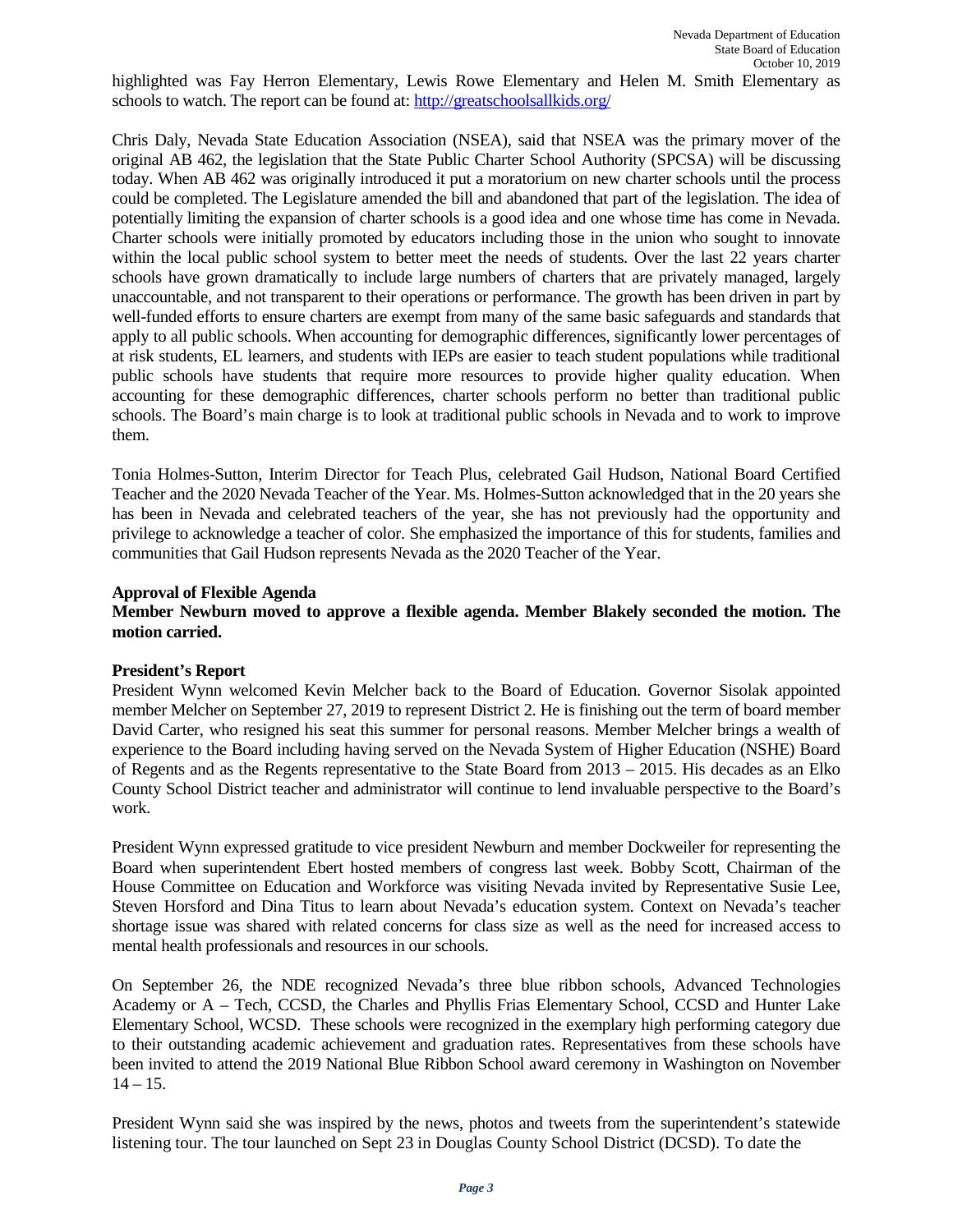Superintendent and members of her team have visited Carson City, Storey and Clark County School Districts as well as two Las Vegas area schools authorized by the SPSCA.

### **Superintendent's Report**

- School visits with Assistant Secretary Scott Stump, U.S. Department of Education
- Commission on School Funding
- Perkins V State Plan public comment period open
- Regulation workshops and public hearings

Superintendent Ebert thanked the superintendents of the school districts for the Listening Tour. Teri White, Richard Stokes, Todd Hass, Jesus Jara as well as Rebecca Feiden, Director, State Public Charter School Authority helped coordinate the site visits.

Superintendent Ebert informed that she and the U.S. Department of Education, Assistant Secretary, Scott Stump visited the East Career and Technical Academy as well as Morrison East High School. Secretary Stump oversees Career, Technical and Adult Education. Secretary Stump oversees an area that just had an audit from the U.S. Department of Education. The Adult Education and Family Literacy Act team successfully completed their audit from the U.S. Department of Education. The monitoring occurred in September, and the auditors praised the NDEs work and said they were going to use Nevada as a model moving forward in their monitoring process. It is rare, but in the last four years of audits from the U.S. Department of Education, Nevada had no findings. She recognized staff in Carson City including director Kris Nelson, assistant director Nancy Olsen and the Adult Education, Family Literacy and Title II teams as well as fiscal, grants who support the work that led to this result.

The Office of Career Readiness Adult Leaning and Educational Options (CRAELO) team announced on October 1 that the NDE is seeking input on the initial plan for strengthening Career and Technical Education (CTE) for the 21<sup>st</sup> Century Act, also known as Perkins V. Much of what was in Perking IV has been maintained with an increased emphasis on high quality CTE programming, increased employer engagement and CTE programs that are aligned to high skill, high wage and in demand jobs in Nevada. The state plan draft was created by the CRAELO team in partnership with a variety of stakeholders including public meetings conducted from March to August, 2019. The plan will be brought to the Board at the November meeting.

Regulation workshops from the Office of Safe and Respectful Learning Environment were conducted on October 3. Included were revisions for the framework for integrated student supports, a model policy for prevention of suicide, and the ratio of pupils to specialize instructional support personnel and restorative justice. Superintendent Ebert stated it is important that the regulations are conducted in a way to uplift schools and districts and not just focus on compliance.

The Commission on School Funding had their first meeting on Friday, September 27.The commission chair is Karlene McCormick-Lee, and Guy Hobbs was elected as vice chair at the meeting. They divided into two workgroups to tackle key tasks and responsibilities. The two groups are the Formula and Distribution workgroup led by superintendent Dave Jensen of Humboldt County School District and the Reporting and Monitoring workgroup led by the City of Henderson CFO, Jim McIntosh. The workgroups will meet for the first time on October 11 at 8:30 am at the NDE, followed by a full Commission meeting starting at noon. The members of the Commission are planning to present an update at the November 14 board meeting.

**Information and Discussion regarding the 2020 Nevada Teacher of the Year.** The Board will hear a presentation regarding the State Teacher of the Year program, including the application and selection process, recognition and honors received through the Council of Chief State School Officers National Teacher of the Year Program, and information about the 2020 Nevada Teacher of the Year. The 2020 Teacher of the Year and the four finalists will be recognized and presented with certificates.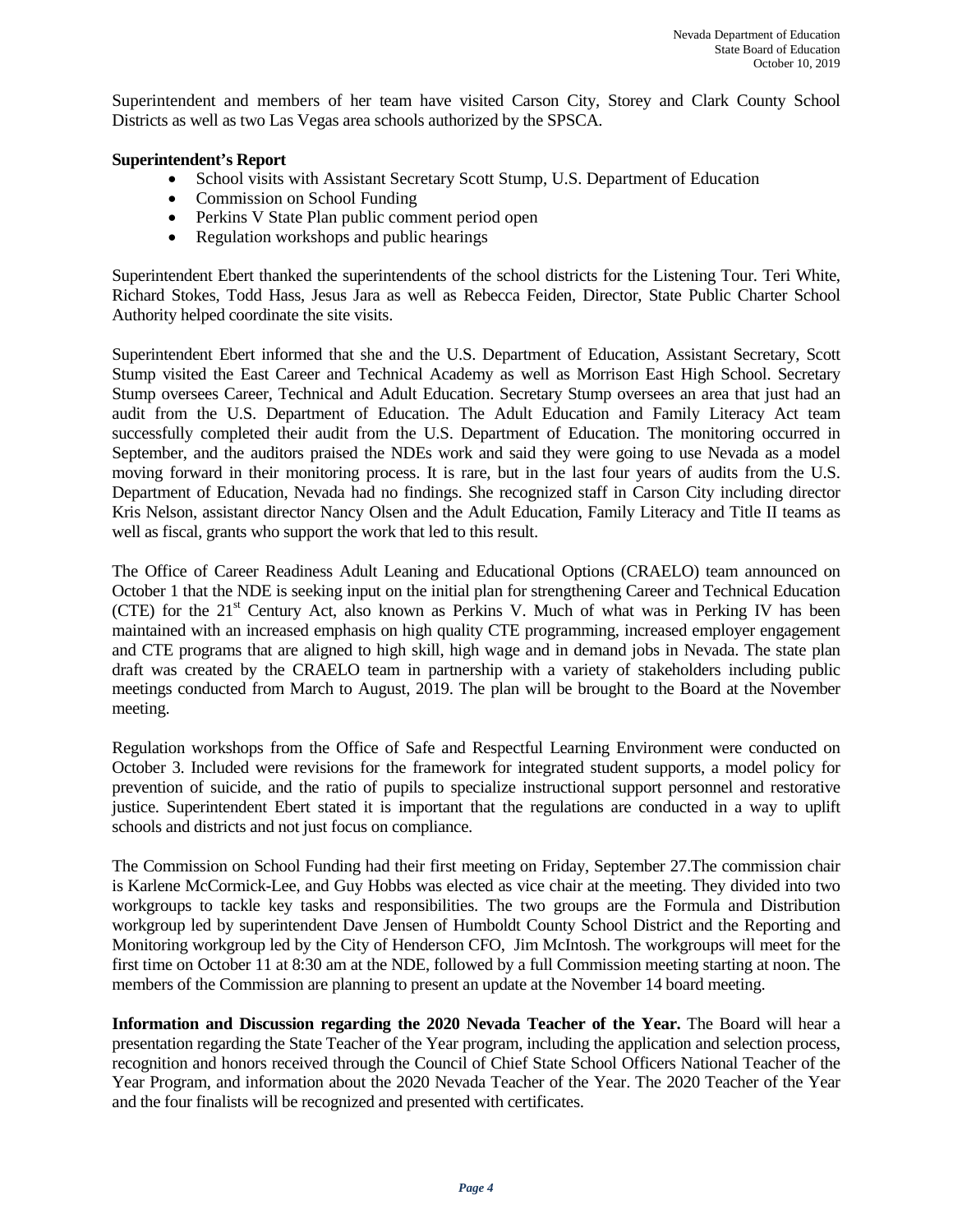KellyLynn Charles, Education Programs Professional shared the Teacher of the Year (TOY) selection process and introduced the 2020 finalists as well as the Teacher of the Year. The mission of the Teacher of the Year program is to celebrate excellence and strengthen the teaching force by honoring teachers on the school district, state and national level.

There were 38 nominations for TOY from nine school districts across Nevada. Five finalists were sent to superintendent Ebert to make the final selection. The Nevada TOY engages in many state level events focused on recognizing and elevating outstanding educators. All five finalists are eligible for membership in the Nevada chapter of TOY and are invited to engage in various professional learning opportunities and focus groups across the state. Being named state TOY brings national opportunities including professional learning at Google, International Space Camp, travel to Washington D.C. for a White House visit and a celebration at a national college football playoff game. The five finalists are Jeanine Roser – CCSD, Kathy Durham – Elko County School District, Patricia Martin – Nye County School District, Nicholas Jacques – Carson City School District and the 2020 TOY is Gail Hudson – CCSD. Gail Hudson will automatically represent Nevada at a Council of Chief State School Officers (CCSSO) 2020 National Teacher of the Year candidate.

# **Approval of Consent Agenda**

Possible Approval of the State Special Education Advisory Committee (SEAC) report of the activities of the previous school year

- a. Possible Approval of Dual Credit requests for:
	- Clark County School District for any courses offered for dual credit by a Nevada System of Higher Education Institution
	- Elko County School District for school year 2019-2020 in partnership with Great Basin College
- b. Possible Approval of Instructional Materials from Carson City School District
	- Computer Science Grades 9-12
	- Social Studies Grade11
- c. Possible Approval of the re-licensing for four Nevada private schools for a four-year period
	- Christian Montessori Academy, Clark County
	- Henderson International School, Clark County
	- New Horizons Academy, Clark County
	- St. John's Children's Center, Washoe County
- d. Possible Approval of the Nevada School Bus Driver Training Manual
- e. Possible Approval of the recommended appointment to fill a current vacancy on the Special Education Advisory Committee:
	- Candace Emerson Parent of Children with Disabilities and/or Individuals with Disabilities
- f. Possible Approval of 2020 State Board of Education meeting dates

### **Member Blakely moved to approve the consent agenda. Member Ortiz seconded the motion. The motion carried**.

**Information and Discussion regarding MAP Assessment Data for grades K-2.** The Read by Grade 3 team will also highlight programmatic changes resulting from Assembly Bill 289, including new partnerships.

Dave Brancamp, Director, Office of Standards and Instructional Services introduced Kim Rombardo and Nate Jensen from the Northwest Evaluation Association. Ms. Rombardo conducted a [PowerPoint](http://www.doe.nv.gov/layouts/master/images/file_icons/pdf.png) presentation about RBG3 and MAP growth. She explained that Nevada is the only state that uses a single assessment in K-3 reading and the resulting data was discussed. MAP growth is a computerized adaptive assessment that provides longitudinal growth data on how students are preforming in K-3 reading. Students receive a score called a RIT score that illuminates what the student knows and what they are ready to learn. It also provides information on projected achievement in relation to state assessment. The student performance is measured independent of student grade level.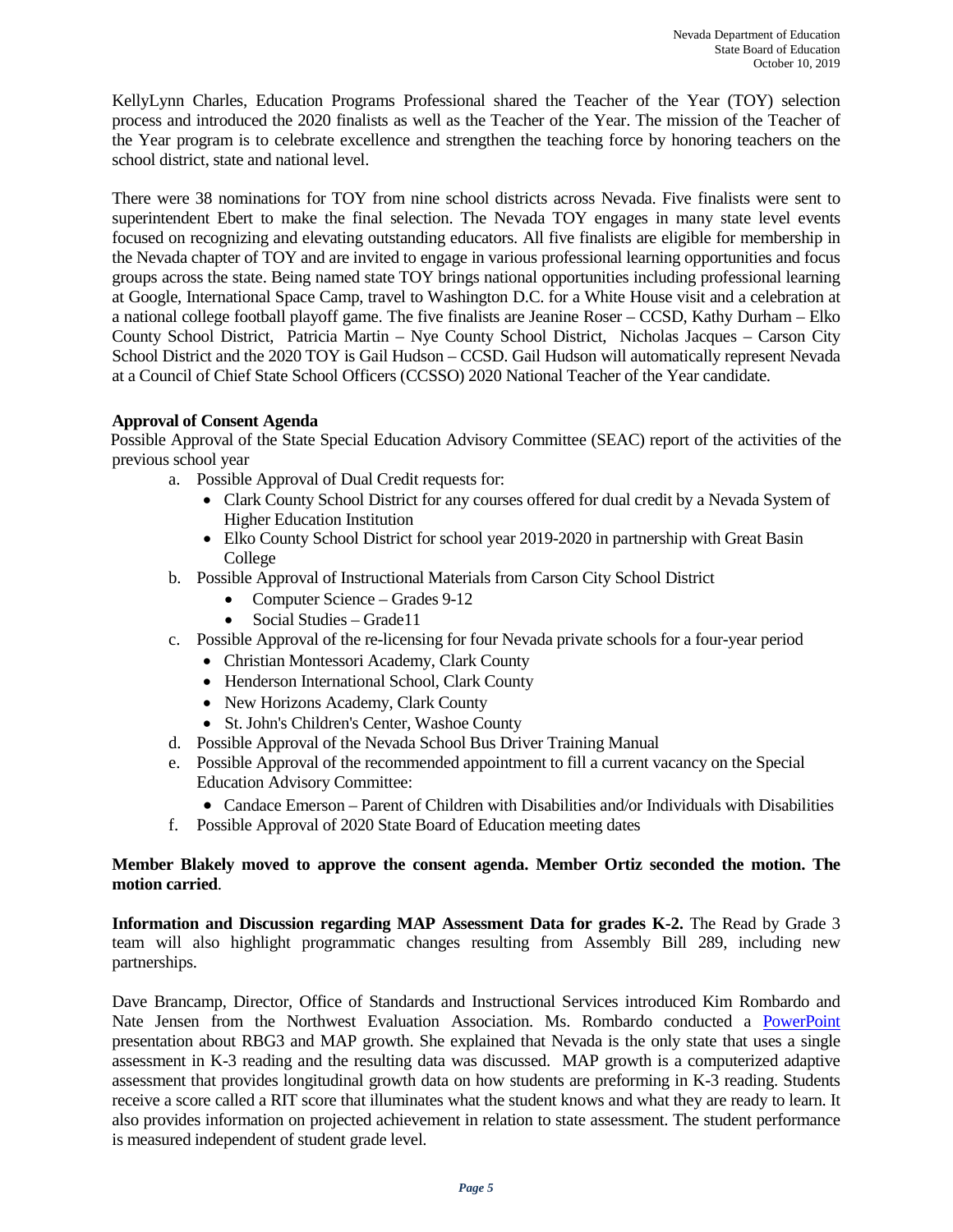The RBG3 data was highlighted and Ms. Rombardo recalled that the Board adopted the  $40<sup>th</sup>$  percentile of rank on the MAP growth reading assessment as its RBG3 indicator. How Nevada students performed the last couple of years in relation to the performance indicator was discussed. Students who perform below the  $40<sup>th</sup>$ percentile are noted as in need of additional support and given support through their RBG3 program.

Information and data was provided about growth by race and ethnicity in K-2 for the 2017-18 school year, and then the 2018-19 school year. In response to member Ortiz inquiring if the MAPS test is bias tested, Mr. Jensen responded that the test goes through sensitivity and bias checks any time new items are introduced with statistical checks.

Mr. Jensen noted that Nevada students on average are average, they are right around the  $50<sup>th</sup>$  percentile for their meeting achievement percentile. As a whole, being average is not all that bad and achievement in Nevada is consistent with achievement across other states. Ms. Rombardo added for the state summative assessment, students need to be operating at the  $60<sup>th</sup>$  percentile to be at a level of proficiency. Support for the RBG3 program was highlighted. Mr. Brancamp said collaboration is the key with all partners focused on improving reading achievement including the districts, the NDE, NSHE partners, and the new ELA person that will join on October 21.

Member Dockweiler commented about the increase of students participating in the examinations since the RBG3 was originally passed. She asked if it is fully implemented at all schools now. Deputy Moore responded the RBG3 is fully implemented, however, at the 2019 Legislative Session there were significant changes to the legislation that have impacted implementation. The assessment portion and expectations for instruction and growth of students is fully implemented. The NDE is currently working to ensure that all schools are supported. Competitive grants were called for in the 2015 legislation to support the RBG3 program. Not every elementary school was eligible to participate or receive supports from the state with the onset of RBG3. With the 2019 legislative changes in AB 289, the legislative appropriation allocated funds so that every school would have a Literacy Strategist. That altered the various levels of support where some schools did not receive any from the state, they are now receiving direct support. The support is being leveraged and implemented according to the expectations from the law.

President Wynn observed that there is a tremendous effort directed in this area, but it is hard to take comfort in being average when we are under proficient. She commented that being average is not satisfactory.

**Information and Discussion regarding statewide assessment results for the 2018-19 school year.** This presentation will include information regarding data from each of the statewide summative assessments that were administered during the 2018-19 school year.

Peter Zutz, Administrator, Assessment, Data and Accountability Management conducted a [Powerpoint](http://www.doe.nv.gov/layouts/master/images/file_icons/pdf.png) presentation. He provided results from the State Accountability Assessments including the Smarter Balanced assessments, Science assessments, the ACT assessment and the World-Class Instructional Design assessments (WIDA). He acknowledge four years of successful assessment testing and results in Nevada and thanked the districts, schools, and the teachers and students who made this happen.

The education test can provide teachers with needed clarity regarding specific skills and knowledge and can help teachers devise more accurately targeted instructional activities. There are four levels of achievement that students earn with their results on each assessment. Proficiency is the minimum achievement level students must obtain in the content area as determined by Nevada educators, content experts, stakeholders and parents. The minimum level for proficiency in Nevada is Level 3.

The Smarter Balanced assessment is taken each spring by all elementary and middle school students in grades 3-8 and assesses their acquisition of skills and knowledge in ELA and math. Data was provided about proficiency rates by content area, ELA and math, student performance, ethnicity and race, and populations. Data was included by grade for the last four years of ELA and Math. There is an overall upward trend in all grades for ELA. Students in grades 3-8 improved over last year in ELA compared to the previous year. Fifth grade students had the highest level of ELA proficiency, followed by 7<sup>th</sup> grade, then 4<sup>th</sup> grade students. The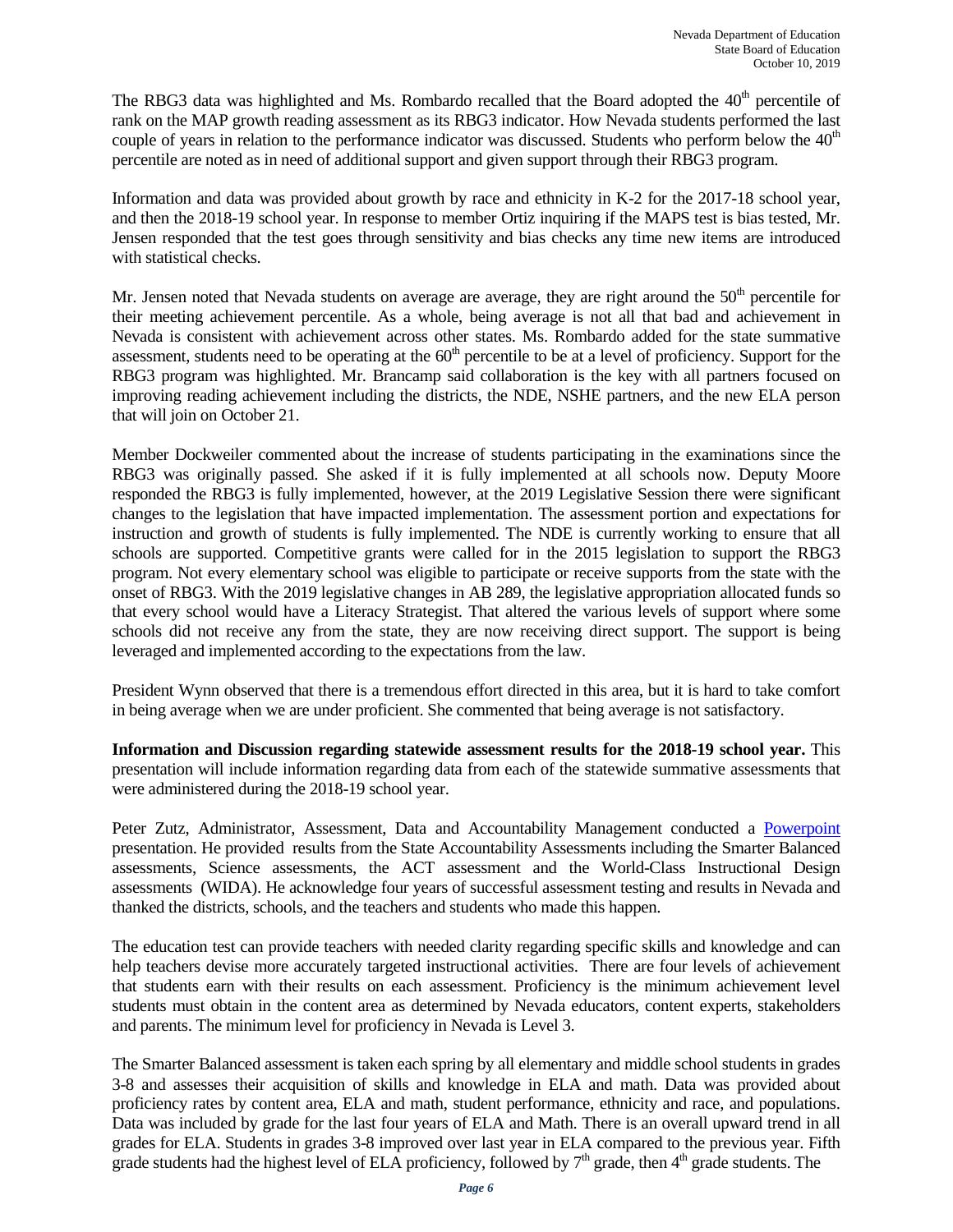lower grades show consistent increases in math, and the upper grades are trending upward as well. There was improvement this year in middle school math, although it is well below middle school Ela proficiency rates. Science proficiency results included data by ethnicity/race and by populations. Science is taken each spring by grades 5 and 8, and either grade 9 or 10 in high school. Science assessments are based on the Next Generation Science Standards (NGSS).

The ACT is taken each spring by all grade 11 students per NRS. The ACT assesses college and career readiness through critical thinking, problem solving and reasoning skills needed to succeed in today's world. It assesses the domains of English, math, reading science and writing. Data was provided about ACT results by ethnicity, race and student groups for ELA and math. Almost all populations saw an increase in their composite score.

The WIDA is administered to English Language Learners (EL) and assesses their skills in English as mandated by the Every Student Succeeds Act (ESSA) that requires students identified as EL are annually assessed for English proficiency in the domains of speaking, listening, reading and writing. The assessment is used to ensure EL students are on track to graduate from high school with the skills needed to succeed in today's world. Proficiency data was provided by ethnicity, race and student groups. Proficiency stayed the same, or remained flat.

Member Wang noted that approximately 57 percent of students increased their score by taking the ACT a second time. A new law allows students to re-take some sections of the test, and she asked how this affects test scores in Nevada. Mr. Zutz said ACT will provide related data upon request. However, two years ago with AB 7, Nevada changed from EOCs being the high school federally reported assessment to the ACT. When the ACT became the high school federally reported assessment, Nevada could no longer offer that assessment on multiple occasions to students. Per USDOE, Nevada is required to offer the assessment scores for the federally reporting requirements for a single administration.

Member Ortiz asked whether legislation would be required to change the initial ACT test score or the final test score used to report student scores. Deputy Moore said statute designates the administration of the ACT taken once a year as the test for  $11<sup>th</sup>$  grade students. The federal requirement is that Nevada administer an assessment at the high school level for college and career readiness, and a single administration of scores taken across the state to affect the accountability system. Taking multiple scores may not fulfill the federal requirement of how Nevada reports that data.

President Wynn said if the students demonstrate improved performance by re-taking the test, it would be important to know what percentage of improvement there is. If it is significant enough to warrant being allowed to re-take the test, the Board should advocate either legislation or regulation to allow for that. President Wynn stated it is a research question and suggested debating the issue as a future agenda item.

Member Dockweiler said the presentation highlighted disparities across the performance of Nevada students. Recently, SB 320 was passed requiring a plan for students in grades 3-12 for advanced placement and more rigorous courses in math, ELA, science and social studies. Hopefully by tracking students into more rigorous courses based on their aptitude, other factors can be addressed and this data will be improved in years to come.

Member Newburn noted at one time there was an issue that if students in  $8<sup>th</sup>$  grade math took algebra I or II, and then took the EOC exam and not the SBAC exam, it affected the 8<sup>th</sup> grade math scores. He asked if that is still the same. Mr. Zutz responded that the EOCs are not reported, they are district administered, district scored and that data stays in the district and does not roll back up to the state. There were high achievers when EOC exams were used as the federally reported high school exam. Approximately 6,000 to 7,000 high achieving 8<sup>th</sup> grade math students would jump to the EOC and not take the SBAC. Those students are now taking the  $8<sup>th</sup>$  grade SBAC assessment.

Member Newburn inquired about Science being an EOC, but now it is a standalone test and asked whether it is now Science multi subjects. Mr. Zutz clarified the EOC exams at this time are district administered, district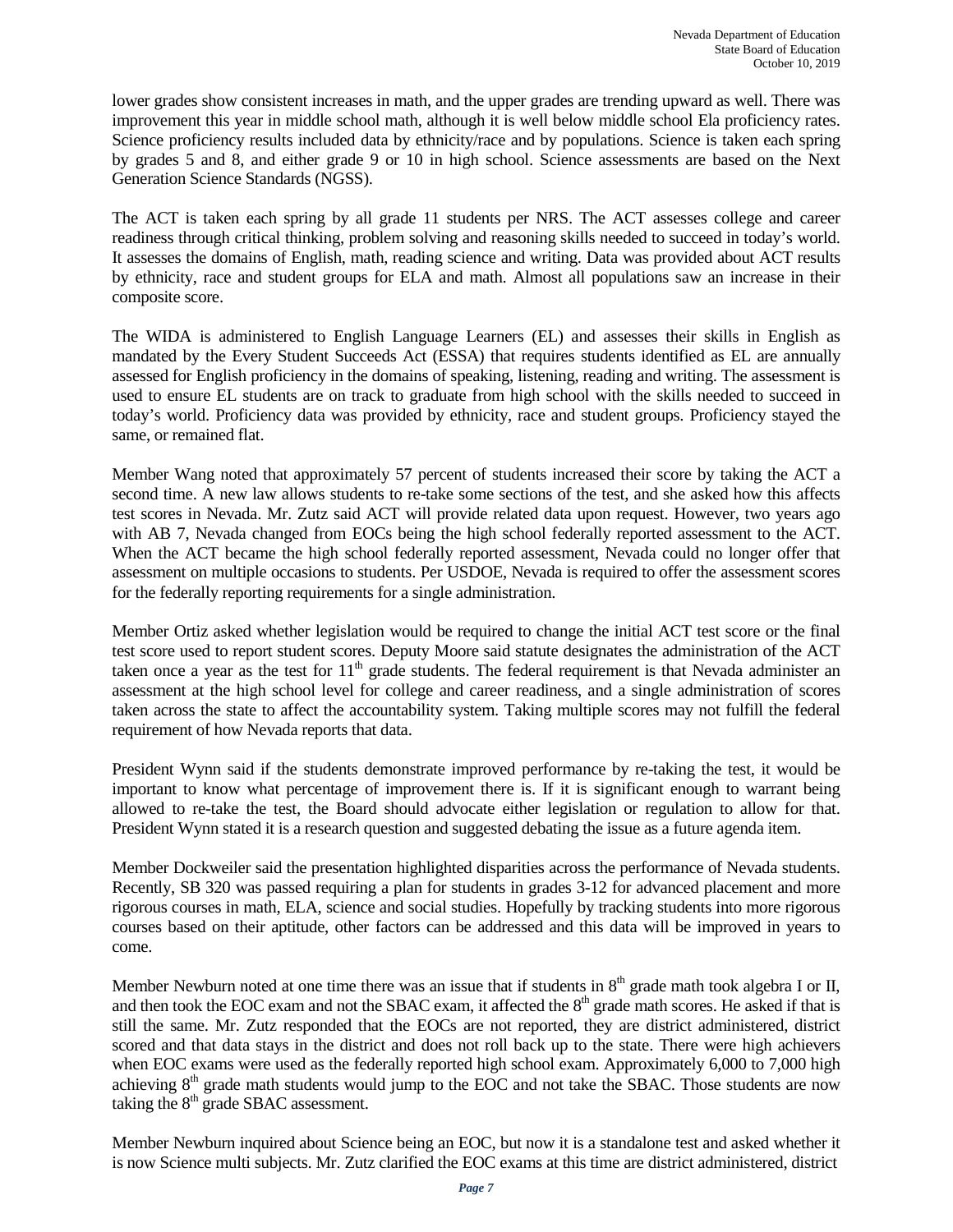scored and district used, the data does not roll up. Those assessments are EOC, ELA, and EOC math. The historical EOC Science assessment has become the high school Science assessment administered in grade 9 or 10. It is federally reported on a cohort in grade 10. Member Newburn asked about the content of the high school science as a big drop in proficiency is seen and whether that is now a multi-area for science? He is trying to understand the big drop in high school, is it because the science test is a multi-science subject, and not all kids take those subjects? Mr. Zutz responded that the high school assessment focuses more on life science and biology.

Member Melcher asked if the data that is in trends by populations and in trends by ethnicity and race are cross studied, or is that at the district level. Are there trends that would show when trying to find solutions. Mr. Zutz said yes, the web address provided at the end of the presentation, Nevada Report Card, has data that can be downloaded to segregate. What is seen is what ESSA requires to desegregate and display. Member Melcher said there is a lot more detail that can be pulled out of the data than what is reported.

Member Blakely commented that the math proficiency in high schools for all students is not very good. An additional year of math in high school was approved by a subcommittee of the Board and he asked whether that would be implemented.

Member Newburn commented about changing the requirements for the standard diploma to include two flex credits. The categories of classes was limited, one was additional math or science with the hope more kids would take additional math and science. There was a 5-year rollout of that diploma, so it has not been seen yet. Math trends down from 3<sup>rd</sup> grade down to ACT, it is a downward line and he is unsure why that occurs.

**Information and Discussion regarding the 2019 star ratings, as well as an overview of school improvement and supports provided by the Department to districts and schools.** This is the third presentation to the Board based on the request to understand the state of school improvement in Nevada. This presentation will also include information on the connection between star ratings and school improvement designations.

Superintendent Ebert said the third of a three part series on School Improvement would be presented today. The first presentation was in July when the Methodology for Designating Schools for Comprehensive and Targeted Support under ESSA was discussed. In August, the Responsibilities of the State Education Agency to Intervene in Chronically Underperforming Schools with options for more rigorous interventions was discussed. Today the presentation will culminate with an update on the 2019 Star Ratings under the Nevada School Performance Framework (NSPF) and how star ratings relate to the ESSA designation. Work under ESSA and the NSPF is to ensure that students have access and opportunities that will prepare them to graduate with tools needed to build a life and future.

Patrick Bell, Education Program Supervisor, Office of Assessments, Data and Accountability conducted a [PowerPoint](http://www.doe.nv.gov/layouts/master/images/file_icons/pdf.png) presentation with information about the star ratings and designations for 2019. Information was provided about how the Star Ratings are calculated for Elementary, Middle and the High School performance framework. Each school is given an index score from 1 to 100 based on total points earned for performance measures for each school type. Measures include academic achievement, EL proficiency, student engagement and growth. The star ratings are correlated with the total index score a school receives with rating tables set for Elementary, Middle and High School.

Further details were provided about how star ratings are used in designations. A school star rating only results in a ESSA designation if the school receives a 1-star, which results in a Comprehensive School Improvement (CSI) designation. All other ESSA designations are based on schools demonstrating low overall performance, or low performance within student groups on the NSPF performance measures. The majority of schools in Nevada are rated 3-5stars, or approximately 62 percent.

Gabby Lamarre, Director, Title I, reviewed school designations. Schools with consistently underperforming student groups across indicators are Targeted Support and Improvement (TSI) schools. They are schools that have very low student performance, that are on their own and would lead to a CSI designation. School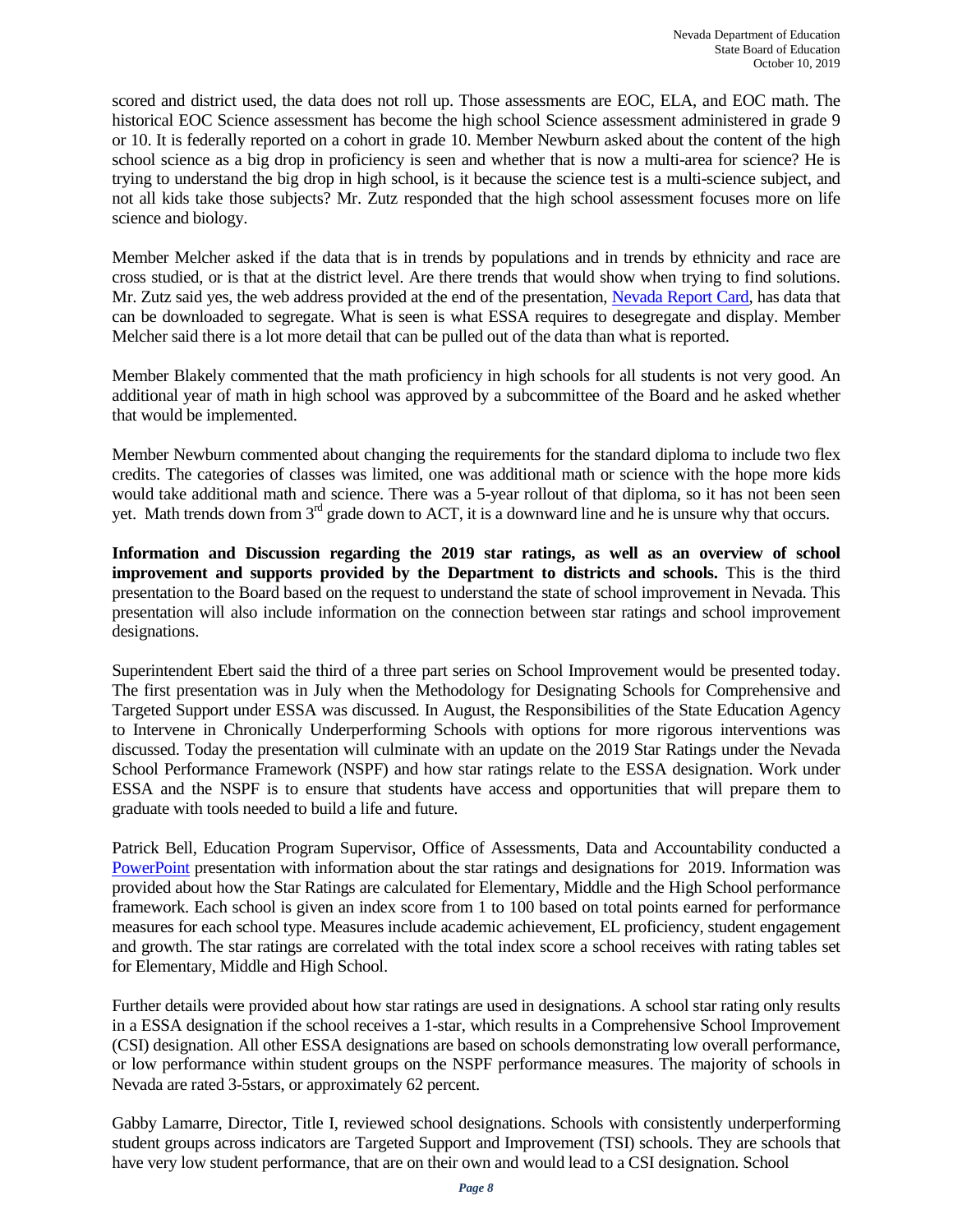supports for CSI, TSI and Additional Target Supports and Improvement (ATSI) schools were discussed. Further data and information was provided regarding:

- Approval Process and Progress Updates for CSI plans
- Targeted/Additional Targeted Support and Improvement (TSI/STDI) School Plans
- Support for Evidence-Based Interventions
- Federal and State Funding for School Improvement
- Additional Resources

Karl Wilson, Assistant Director, Student and School Supports highlighted some of the fiscal supports available to assist schools in the improvement process. Programs under ESSA were listed. ESSA was designed to provide all children significant opportunity to receive a fair equitable and highly quality education and to close achievement gaps.

Next steps include more in depth analysis of the 2019 NSPF data to identify trends that specifically relate to low performing schools CSI, TSI and ATSI. Based on that data analysis NDE will partner with a third party evaluator to determine what a the practices are that are proving successful in turning around the low performing schools.

Member Newburn commented that although we are not where we want to be, he gets the feeling that we are trending in the right direction. This is good news. It is not time to celebrate yet, but Nevada is moving in the right direction.

President Wynn acknowledge that Nevada is not getting worse, but that is not significant enough. A tremendous amount of work the NDE is contemplating has been outlined and addresses many concerns the Board has had. There is a lot of data, planning to plan, coordinating and there is cross agency collection of materials. More information will be brought back to the Board, but she cautioned to not just bring more data because the Board is relying on the NDE to get to the bottom line. She supports the tremendous amount of work that provides a real snapshot of where we are.

Member Dockweiler said under CSI all 1-star schools would be designated as CSI. She asked if all 2-star schools also receive a designation, and supports. Deputy Moore responded that currently within the state ESSA plan, only the 1-star schools receive an immediate designation for CSI. Currently the NDE is in an amendment process with the ESSA plan that started in November 2018 with stakeholder engagement. There is a proposal to amend part of the ESSA plan so schools that are designated as 1-star are not necessarily automatically designated with CSI.

In response to an inquiry from member Ortiz regarding schools that are designated as CSI after 3 years, Ms. Lamarre said in the second presentation more rigorous options and interventions were discussed. Those are for schools that do not exit in the prescribed number of years. Then more intense support would be considered along with collaboration with the Board. Member Ortiz asked if there is an indication of how many schools are trending that way. Deputy Moore said it is a point of data that can be provided to the Board. Member Ortiz asked how curriculum can be evaluated when teachers all use different books. Deputy Moore said currently the materials are evaluated by the Office of Standards and School Supports. If districts seek to implement curriculum for various subjects, there is a process by which curriculum is vetted to ensure alignment to the Academic Standards. The process applies to new materials that districts are seeking to implement.

Superintendent Ebert added that if outdated materials are identified, they are noted. Then a discussion occurs with the school and school district regarding those items. School districts have the opportunity to use various resources in the classroom to meet the needs of students.

Member Ortiz commented about student transiency and students who move around the districts and state. Given that schools are local control, and choosing their curriculums, if students moves from school to school chances are they are not using the same curriculum and may not be on the same schedule of learning. Is there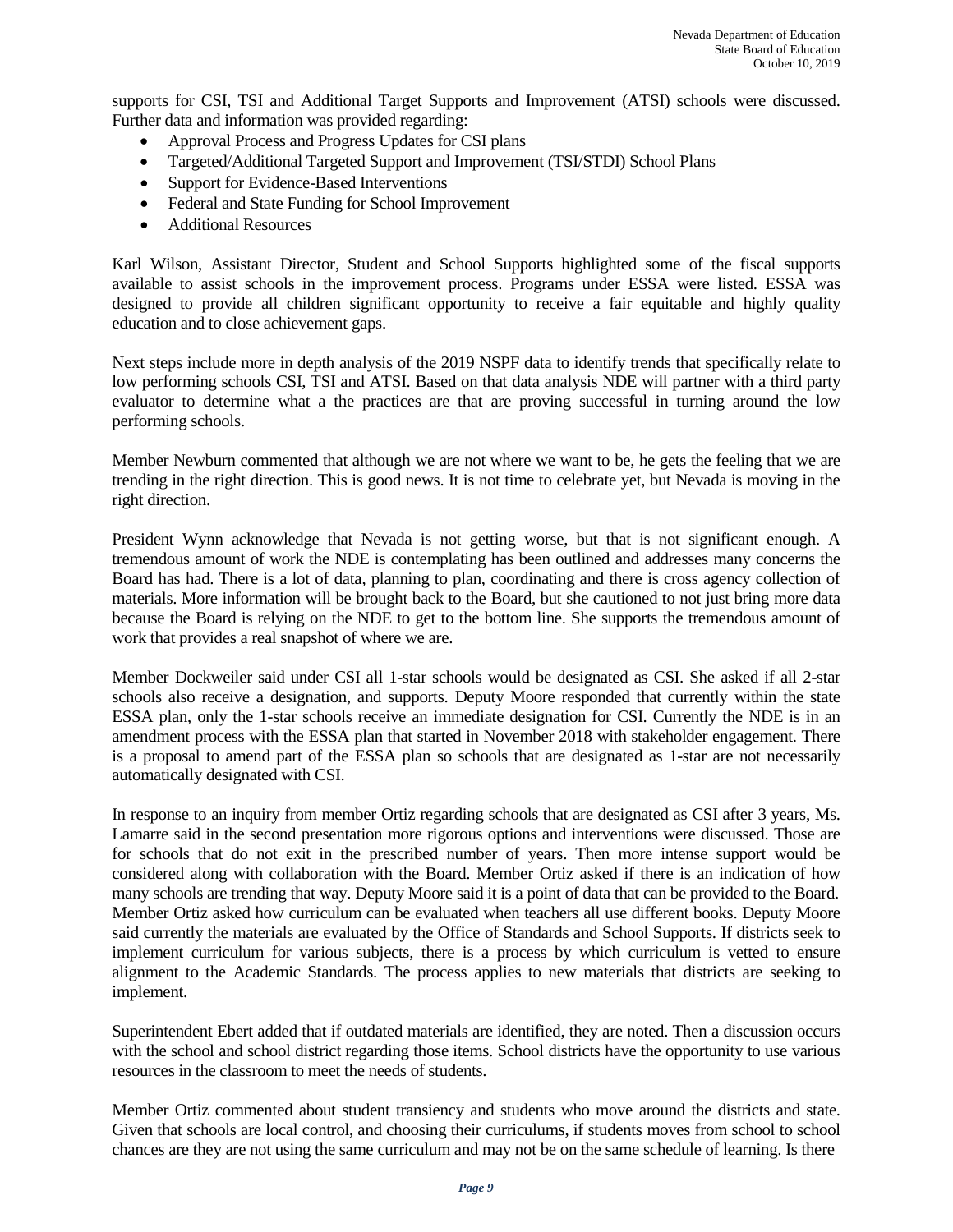any thought to a strategy to ensure schools are covering the same standards regardless of the curriculum. If kids move then they would not encounter gaps and lose instructional time.

Superintendent Ebert explained that the NDE depends on school district superintendents. Transiency is a complex issue ensuring the standards are solid and the bar is set high. Member White, Superintendent, DCSD, commented that the issue of transiency is a challenging one, even across schools within a district. Douglas County School District is trying hard on the local level to get some consistency and a pacing guide from school to school within their district. To try and do that on a state level is quite an undertaking however important.

Concerns looked at in DCSD include the alignment of standards to the work in the classrooms, prior to testing ensuring the standards are taught and using the MAPS assessment to provide the formative information in the fall and winter to adjust instruction from winter to spring. Then that information is used to help understand where the deficits are for students who may not be meeting the SBAC benchmarks. Aligning curriculum school to school, district to district, state to state, while it is valuable work could be very difficult.

**Information and Discussion regarding the State Public Charter School Authority (SPCSA).** The Board will receive an update on the SPCSA's work on the Academic and Demographic Needs Assessment and Growth Management Plan required under Assembly Bill 462.

Rebecca Feiden, Executive Director, State Public Charter School Authority (SPCSA), conducted a [Powerpoint](http://www.doe.nv.gov/layouts/master/images/file_icons/pdf.png) presentation with an update to meet the requirements of AB 462 from the 2019 Legislative Session. Background was provided on the SPCSA. The charter school authority is a charter school sponsor which means they are responsible for authorizing public charter schools across Nevada. They are responsible for oversight and monitoring to ensure positive academic outcomes and strong stewardship of public dollars. The SPCSA is a political subdivision of Nevada created in 2011 with a 9-member board. Two members were recently appointed by the State Board of Education.

There are 60 schools or campuses located in five counties, 85 of the schools are located in CCSD. A breakdown of the star ratings for this year was provided. The SPCSA had about 10 percent of four and five star schools this year. They serve approximately 45,000 students. The schools are open to all students and do not have an admissions criteria. Demographics for the student body, on aggregate, were discussed.

Ms. Feiden discussed the demographics for their student body, on aggregate. Some schools are very different from this, but on aggregate this is the student body. Noted is that the numbers in all three of the categories are traditionally student categories in which students have historically underperformed. They are below the state in all three of these categories, some more than others. This is an area that has focus on it to change and improve. The work today is focused on ensuring that high academic performance is maintained while making sure we are accessible to all students across the state including those who have been traditionally been underserved.

There were a number of pieces in the 2019 Legislative Session that impacted charter schools and the charter authority. AB 462 is focused on moving the SPCSA in the direction of strategic authorizing. Moving in the direction of ensuring the schools sponsored are working to meet the needs of students in Nevada, these main parts of the bill were discussed by Ms. Feiden:

- Written notices to ensure communication is more effective
- Conducting a needs assessment to understand the needs of students across Nevada.
- Creating a Growth Management Plan to map the future for Charter Schools over the next five years.
- Conducting site evaluations of schools every two years.

The initial needs assessment was completed over the summer. It is being updated to include the new star rating data that recently came out as well as incorporate the new demographic data in November. Work is ongoing with the growth management plan in an effort to ensure the January 1st statutory deadline is met.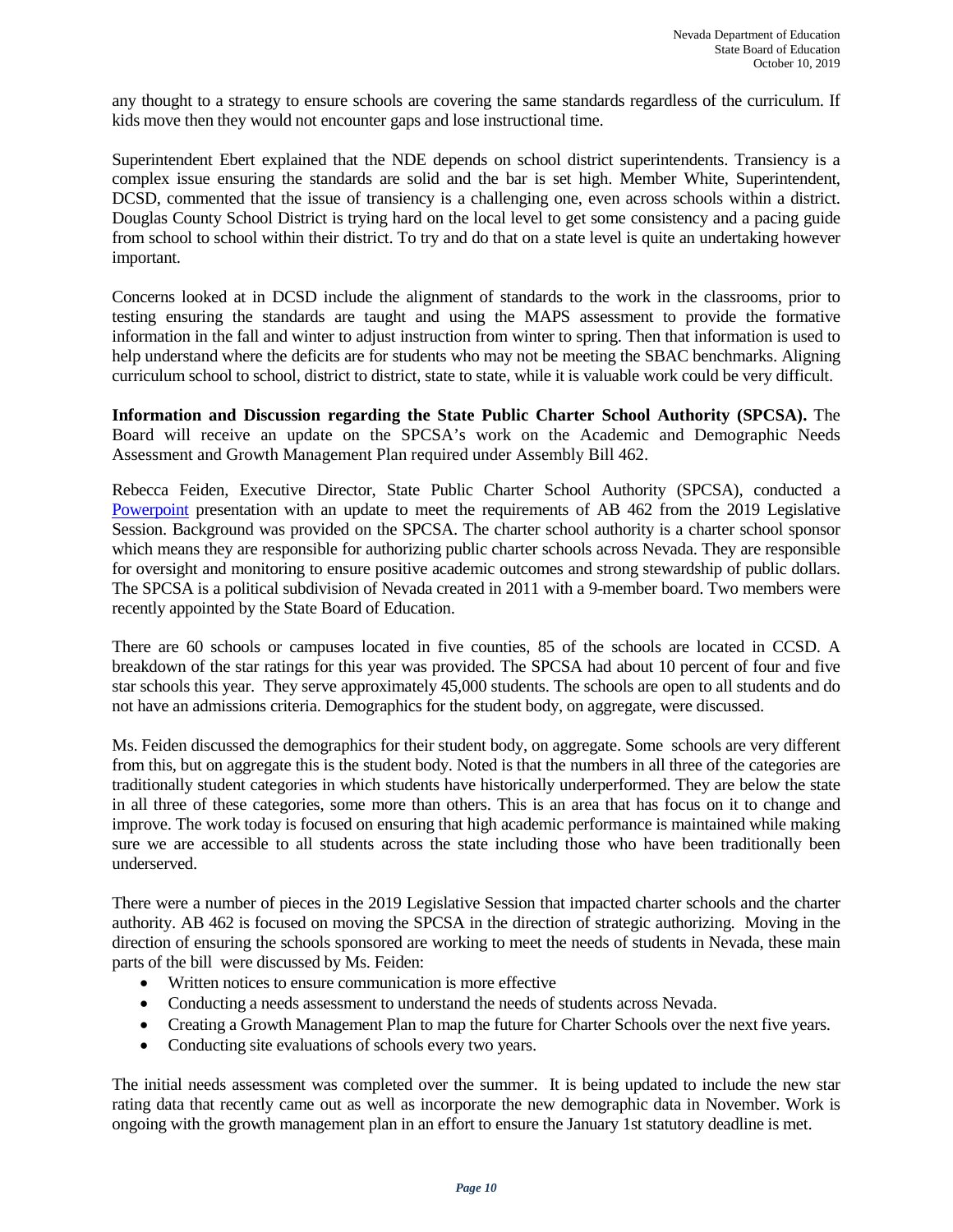**Information, Discussion, and Possible Action regarding New, Transfer, and Current Teacher Incentives pursuant to Senate Bill 555 and Assembly Bill 196**. The Board will receive a brief presentation on the currently available funds, historical context, current law, challenges, and successes regarding Teacher Incentives. The Board will also hear a proposal for a Department business process regarding the application and distribution of Teacher Incentives for Fiscal Year 2020 and into the future. Possible action may include approval of a business process for Teacher Incentives

Jason Dietrich, Director, Educator Licensure introduced Jeff Briske, Education Programs Professional who conducted a [PowerPoint](http://www.doe.nv.gov/layouts/master/images/file_icons/pdf.png) presentation. Mr. Briske explained that one of his duties is the administration of the teacher incentive program. The Department is proposing a business process to the Board to ensure equal distribution of funds to each teacher and to establish a timely process to distribute funds.

It has been confirmed that \$5 million from SB 555 section 29 was transferred to the block grant in AB 309. The block grant has a defined dollar amount for each district with several allowable use categories. This provides greater flexibility in how a district chooses to use the block grant funds. One of the allowable uses is providing incentives to new teachers. Districts have reported a projected allocation of their funds, some districts have chosen to allocate a portion of the block grant funding to teacher incentives and other districts have chosen not to allocate any of the block grant funding to teacher incentives. Currently there is just over five percent of the block grant funds that have been projected by districts to be used for teacher incentives. Mr. Briske discussed biennium funding for teachers.

Historical context was provided about AB 434 from the 2017 Legislative Session that specified the Board shall adopt regulations for distribution of Teacher Incentive Funds. The regulation process took over eight months which delayed the distribution of the 2017 funds until July, 2019. Challenges include that requests outnumber available funds in some of the allowable use categories leaving unused funds in one area and not enough funds in another area. When this occurs, a work program can be requested from the IFC to move funds among the allowable use categories.

Mr. Briske noted that because of the time challenges of adopting regulations, the Department is proposing a business process based on current law. If adopted, the business process will allow a faster turnaround time for the distribution of Teacher Incentive Funds for the 2019 Session. The business process would be used for the current fiscal year and all future years for the teacher incentives where the Board has oversight. The process timeline will apply to future years, and the timeline will begin in October this year if the Board decides to adopt the process.

Mr. Briske outlined the five steps in the business process:

- Teacher Incentive applications will be made available to districts on or before August 31;
- Upon receiving applications from the districts the NDE will calculate the requested number of teachers to be incentivized in each allowable use category to determine equal/proportional distribution of funds from each matching allowable use category;
- Proposed awards will be brought before the Board for approval in September;
- On or before October 31 of each year, the NDE will issue award letters and sub grants to districts allowing them to request funds for teacher incentives;
- The NDE reserves the right to make technical adjustments.

Member Ortiz said she understood the regulation intent was to be used as a tool for recruitment and retention of high quality, highly effective teachers in Title I schools. Based on the timeline and the proposed process, she questioned how a district will use this as a tool for recruitment and retention when teachers do not apply until August 31 and they are already in the classroom. The incentive cannot be used for teachers because it is unknown how much the incentive is, and whether the school will even receive it. Mr. Briske said they need to know how much money there is before the districts can be given applications. Districts still have the option of using block grants to promise incentives if they choose to do so. She asked how this can be made an effective tool for recruitment and retention of highly effective teachers in Title I schools given the timing.